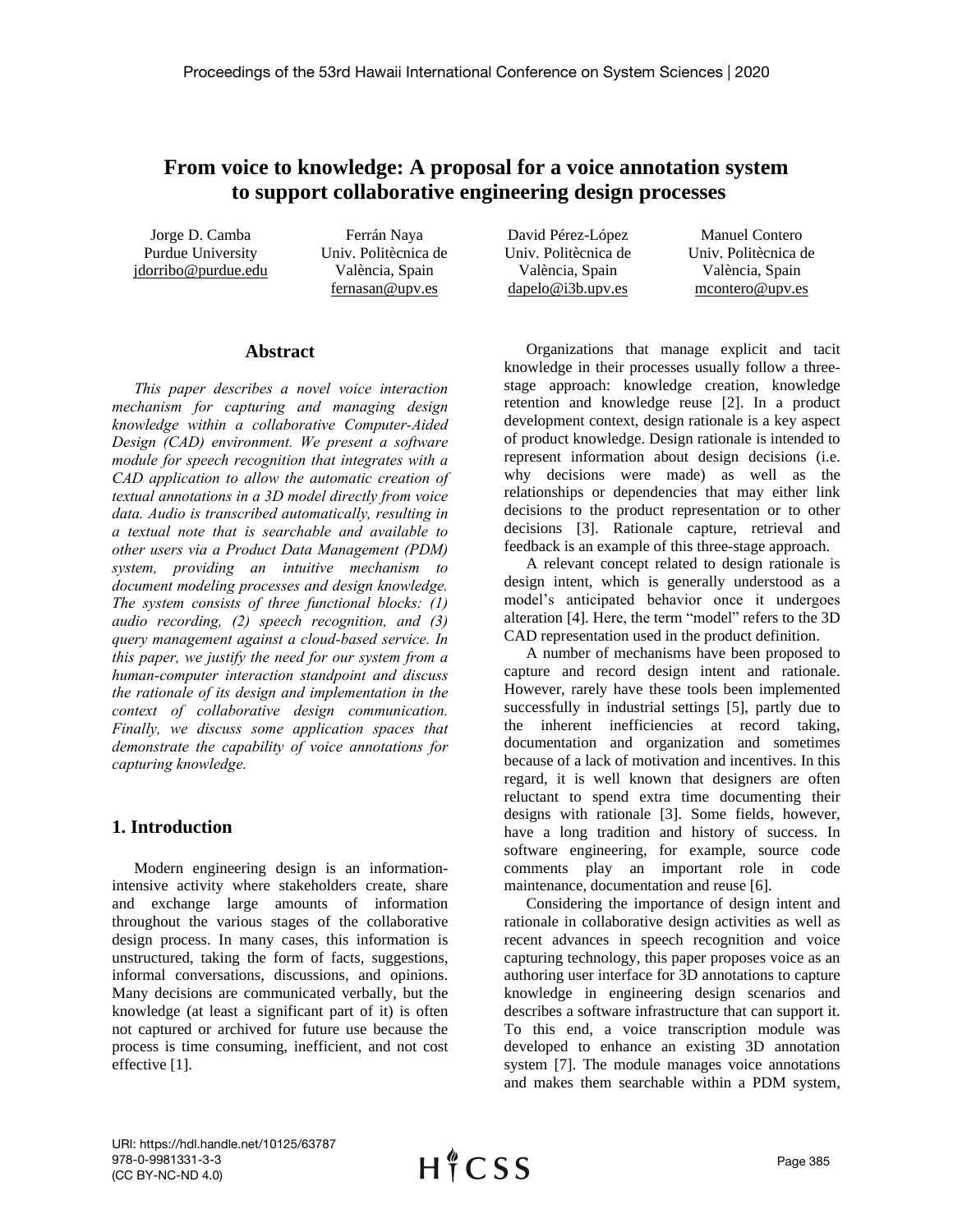which is used to provide knowledge retention and reuse capabilities. The ability to collect and process design knowledge from voice provides a novel mechanism for CAD that is particularly useful in scenarios where alternative inputs (e.g. keyboard, mouse, gesture-based interaction, etc.) may not be effective, such as in virtual reality environments, or when knowledge may emerge from interactive discussions or teleconferences where users can collaboratively engage to provide feedback without writing formal documentation. By keeping this data connected to the 3D model and searchable through the PDM system, a much richer product representation can be provided, and a more accurate record of the design process can be maintained.

In the next section, we discuss some relevant work to provide context and justify the need for our research. Section 3 gives a general overview of the annotation platform previously developed by the authors that was used to implement the voice annotation system. In sections 4 and 5, we discuss the architecture, design, and implementation details of the new voice module. Several applications spaces of our system are described in section 6. Conclusions and future work are presented in section 7.

## **2. Related work**

One of the earliest and most influential approaches in design rationale research is the Issue-Based Information System (IBIS) proposed by Kunz and Rittel [8], which many researchers have used as a basis for developing their own solutions [5, 9]. Several variations and alternative approaches to IBIS have also been proposed, including the Procedural Hierarchy of Issues model (PHI) [10], the Question, Option, Criteria (QOC) [11] and the Issue Solution Artifact Layers (ISAL) [12].

There are two main approaches for implementing design rationale systems: automatic capture and user intervention. Both approaches are challenging, particularly in the case of true automation. Systems that require user intervention have achieved limited success, as they are typically considered too intrusive by designers and engineers. [13]. Design intent has received significantly less attention from the research community, as it is generally assumed that the 3D CAD models incorporate design intent in an implicit manner.

Some authors have applied storytelling and video sharing functionality to capture and share knowledge during the product development process [14]. Results have shown potential, although it is not clear whether this approach would function in an actual industrial setting. Similarly, other authors have compared annotations, word mappings and multiple-domain matrices to support communication between designers and engineers. Of the three tools, annotation was considered the most intuitive, visual and useful to provide a global overview of the information. [15].

The use of annotations as carriers of design and engineering knowledge has been empowered with new developments in Model-Based Definition (MBD) standards and Product Manufacturing Information (PMI) tools. For example, several authors have suggested the use of 3D annotations to enrich CAD models with design information [16-19]. This approach takes advantage of the global availability of product information across the enterprise as well as the functionality of PDM systems to share this information between the different stakeholders that participate in the development process. Additionally, this strategy relies on the designer to document the model in a manner that is similar to how source code is documented in the software engineering domain.

The use of annotations has proven successful as a method to make critical modeling decisions and design rationale available to other users by linking textual information to part geometry (text notes or hyperlinks to other documents or web sites). However, various limitations exist with the interaction mechanisms that are employed to create and maintain the 3D annotations in the model. Textual representation is effective for computer consumption, (e.g. applying data mining techniques to the annotated text) [20], but knowledge in an unstructured textual form can be cumbersome for humans, particularly when compared to verbal communication. Some efforts have been made to automate the creation of these annotations [21], but the results and the knowledge conveyed are not comparable to those provided by actual designers and engineers.

It has been reported that audio annotations can lead to higher-level comments [22]. A study by Chalfonte et al., [23] that evaluated user preferences in communication using textual and voice annotations revealed that users considered voice more expressive than text. Certain aspects of verbal communication such as speed, tone, emphasis, or pitch are difficult or impossible to replicate with text. In addition, humans tend to speak faster than they can type, and verbal communication is less prone to errors. Verbal communication is also more convenient than its textual counterpart when using portable devices, as small screen sizes and keyboards make it difficult to work with lengthy textual content.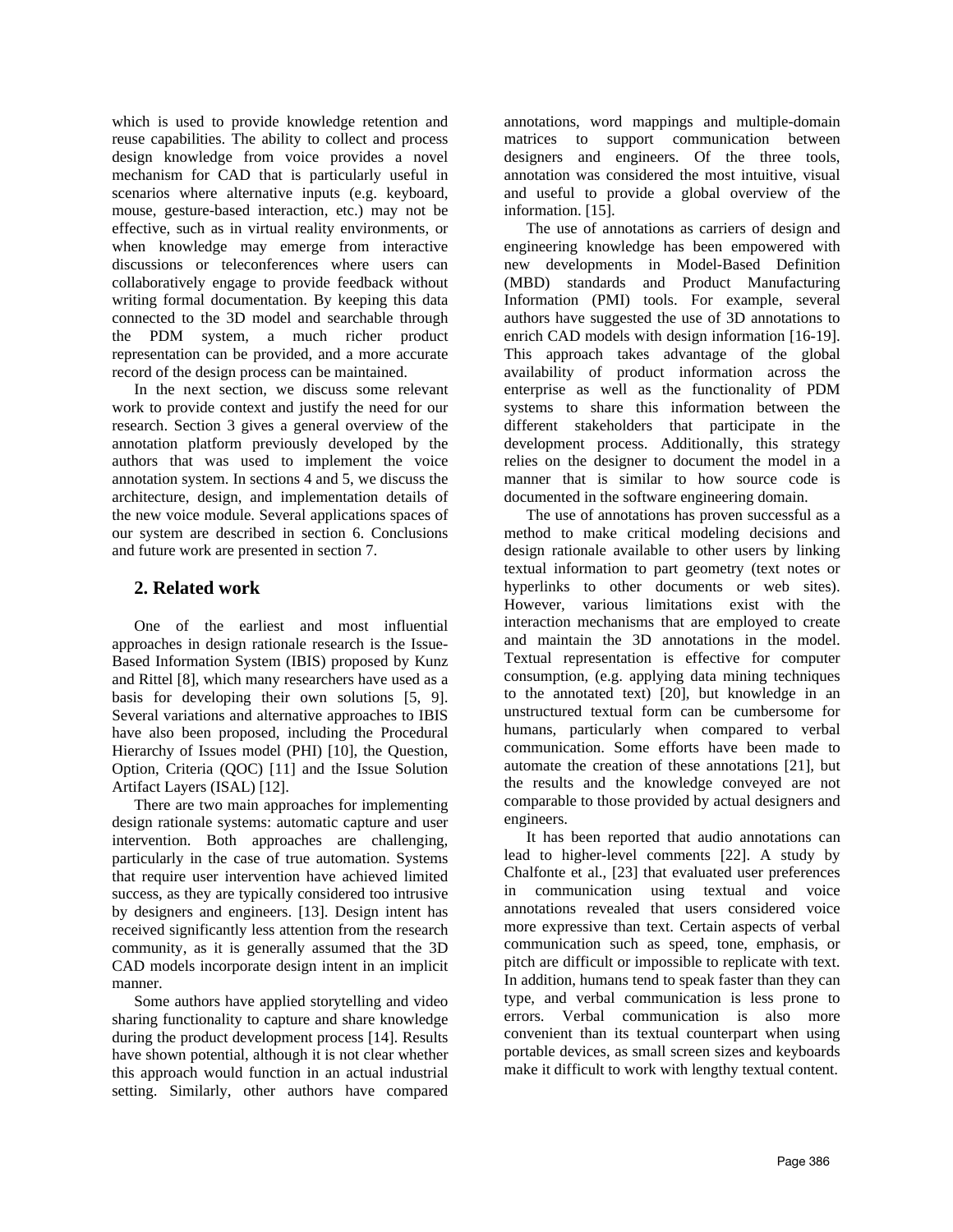Voice annotations have been extensively explored in various domains. For example, in medicine voice annotations have been used to record notes in teleconsultations [24] and as dictation systems for development of reports in areas like radiology, pathology, and endoscopy [25]. In education, voice annotation systems have been implemented for language training [26] as well as instructor feedback and peer-discussion [27].

Voice annotations have also been implemented to support hand-free industrial maintenance tasks [28]. Researchers Harmon et al. [29] successfully demonstrated their voice-based annotation system for data visualization and architectural walkthroughs. Although voice annotations in this system could be linked to external textual annotations, the system did not implement speech-to-text capabilities [29]. In the context of design, the KnoCap tool [30], for example, was developed to collect design knowledge from conversations. However, this knowledge is not linked to the geometry of the 3D product representation.

Voice annotations are particularly useful in situations when users are unable to type or when typing becomes cumbersome or ineffective such as in virtual reality environments. In these scenarios, users can dictate their annotations, either by pointing at a specific element of the geometry or in response to another annotation.

In this paper, we propose a system for capturing design and engineering knowledge in a CAD model directly though voice interaction. The information becomes automatically linked to specific parts of the model and fully searchable and integrated within the PDM system.

## **3. Annotation system**

The voice interaction system presented in this paper builds on the software architecture previously developed by the authors to manage extended annotations in CAD models [7]. The architecture provides a framework in the context of a Product Data Management (PDM) system for integrating Product and Manufacturing Information (PMI) into a 3D model directly from the CAD environment.

In our architecture, a dual representation is used to store 3D annotations. First, an internal data structure that works in conjunction with the PMI module of the CAD package serves both as a data repository within the 3D model and as a user interface to visualize and interact with the information directly from the geometry. Second, an external repository that is part of the PDM system is used to store additional metadata (including external references to other files) and make the content searchable. Both structures are automatically synchronized by a background process which is triggered every time an annotation is created, modified or deleted or when the model is saved to disk or uploaded to the PDM server.

The external repository is implemented as an XML file, which defines an "annotation" element for each annotation in the model. Annotation elements are described by the following child elements:

- *text*, content of the annotation in textual form.
- *creator*, name of the author of the annotation.
- date, date when the annotation was last modified.
- *feature*, name of the geometric element that the annotation is connected to.
- *persistentId* and *internalId*, unique identifiers created by the CAD package that connect the external and internal representations of the annotation.
- *pos*, 3D position of the annotation defined by its x, y and z coordinates.
- *website*, URL or file name attached to the annotation.
- *deleted*, determines whether the annotation has been marked for removal.
- *likes* and *dislikes*, indicator of social impact that tracks the number of users that consider the annotation useful or not useful.
- *annotationHistory*, list of changes in the annotation over time.

The server side of the system provides various services to client applications such as PDM server authentication, item download (check-out, get version, and get revision), item upload (check-in, set revision, set lifecycle state, and lock/unlock data), and others. In our implementation, the PDM server uses Aras Innovator, but the architecture is modular enough to be easily implemented in other platforms.

The infrastructure that supports Aras Innovator includes a Microsoft's Internet Information (IIS) web server; a SQL database server for storage, indexing, and searching; and a file storage system where physical copies of the model are stored. The Aras data model is based on *Items*, which may have relationships to other *Items*. Our implementation uses (1) a directory *Item*, which organizes the models hierarchically and has relationships to *CAD Document Items*; (2) a *CAD Document Item*, which stores the CAD model and the external annotations using File type relationships; and (3) an *Annotation Item*, which represents an annotation and includes all the annotations fields, a File type relationship that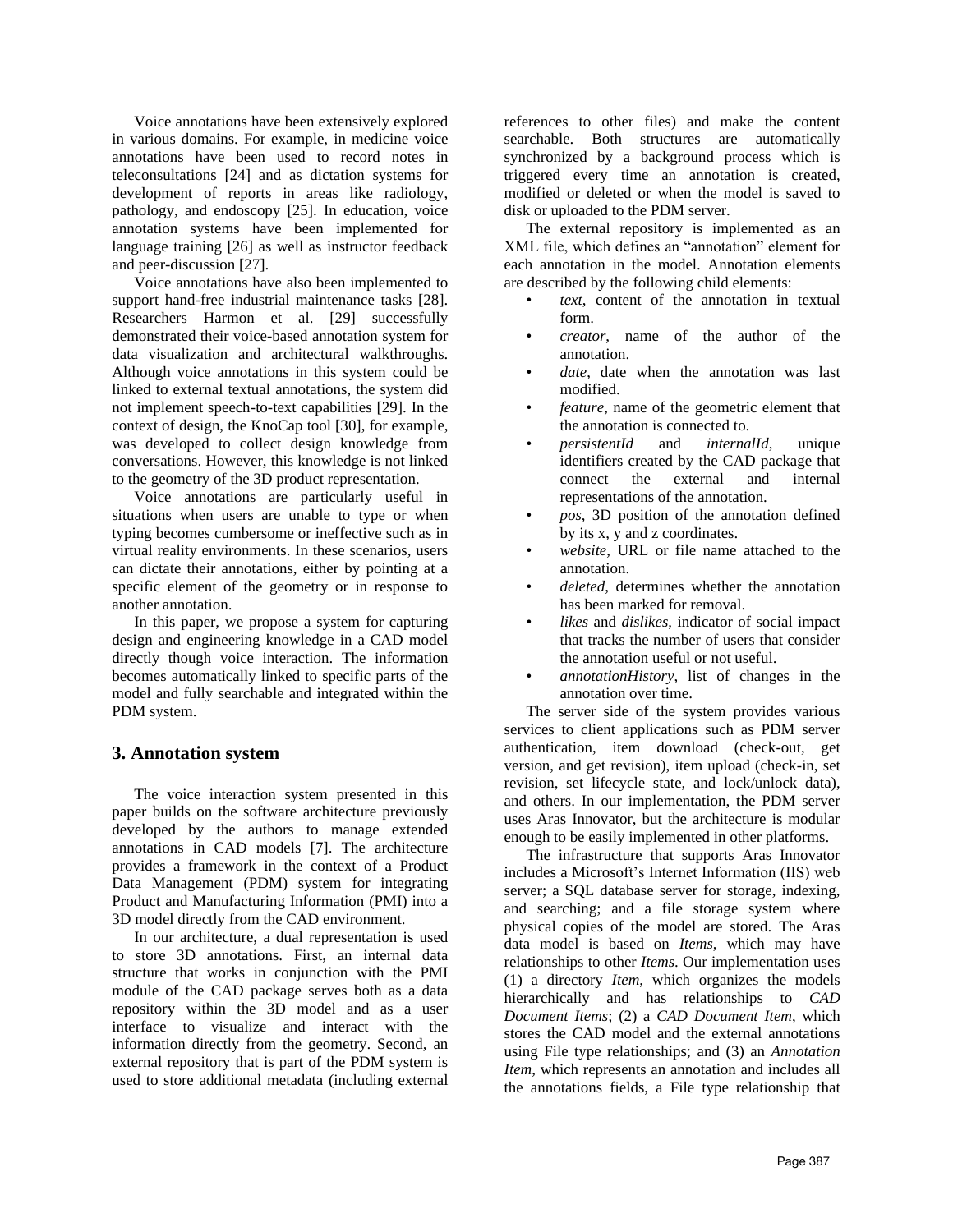

**Figure 1. System architecture with speech recognition module**

describes whether the annotation has an associated multimedia file, a second File type relationship that determines whether the annotation has an associated audio element, and a relationship with the *CAD Document Item* where the model is stored.

The client can be understood as a set of modules that provide specific functionalities to a main module. While each module is responsible for performing a concrete task, the main module acts as a facilitator by sending and receiving data to and from the other modules. The modules and their functionalities are described in Table 1. The interactions are illustrated in Figure 1.

The client application is fully integrated with the CAD environment (e.g. SolidWorks, in our implementation) as an add-on or plugin. It was developed in Visual Basic as it is natively supported by the SolidWorks API.

The interface is organized in four tabs: Annotations, History, Browser, and Vault. The "Annotations" tab displays all the annotations in the model in tabular form where each annotation is shown on a separate row, as shown in Figure 2. The information displayed in the interface is linked to the annotations in the CAD model, i.e. selecting a row in the table automatically selects the corresponding annotation in the model. Basic functionality includes sorting annotations, searching, and filtering.

**Table 1. Module descriptions**

| <b>Module</b>  | <b>Description</b>                 |  |  |  |
|----------------|------------------------------------|--|--|--|
| Annotation     | Controls model annotations and     |  |  |  |
| Management     | synchronization operations         |  |  |  |
|                | between the external and           |  |  |  |
|                | internal representations           |  |  |  |
| Communications | Controls interactions with the     |  |  |  |
|                | PDM server                         |  |  |  |
| Permission     | Determines accessibility based     |  |  |  |
| management     | on user profiles.                  |  |  |  |
| Remote file    | Performs check-in and check-       |  |  |  |
| management     | out operations                     |  |  |  |
| Lifecycle      | Controls the document lifecycle    |  |  |  |
| management     | states                             |  |  |  |
| Revision       | Controls revisions and facilitates |  |  |  |
| management     | the retrieval of earlier revisions |  |  |  |
| Versioning     | Sets new versions and retrieves    |  |  |  |
|                | previous ones                      |  |  |  |
| Search         | Builds queries based on specific   |  |  |  |
|                | search criteria                    |  |  |  |
| Speech         | Works with the Annotation          |  |  |  |
| recognition    | Manager to capture and transfer    |  |  |  |
|                | speech to the remote recognition   |  |  |  |
|                | engine and assign the              |  |  |  |
|                | transcriptions to the annotations. |  |  |  |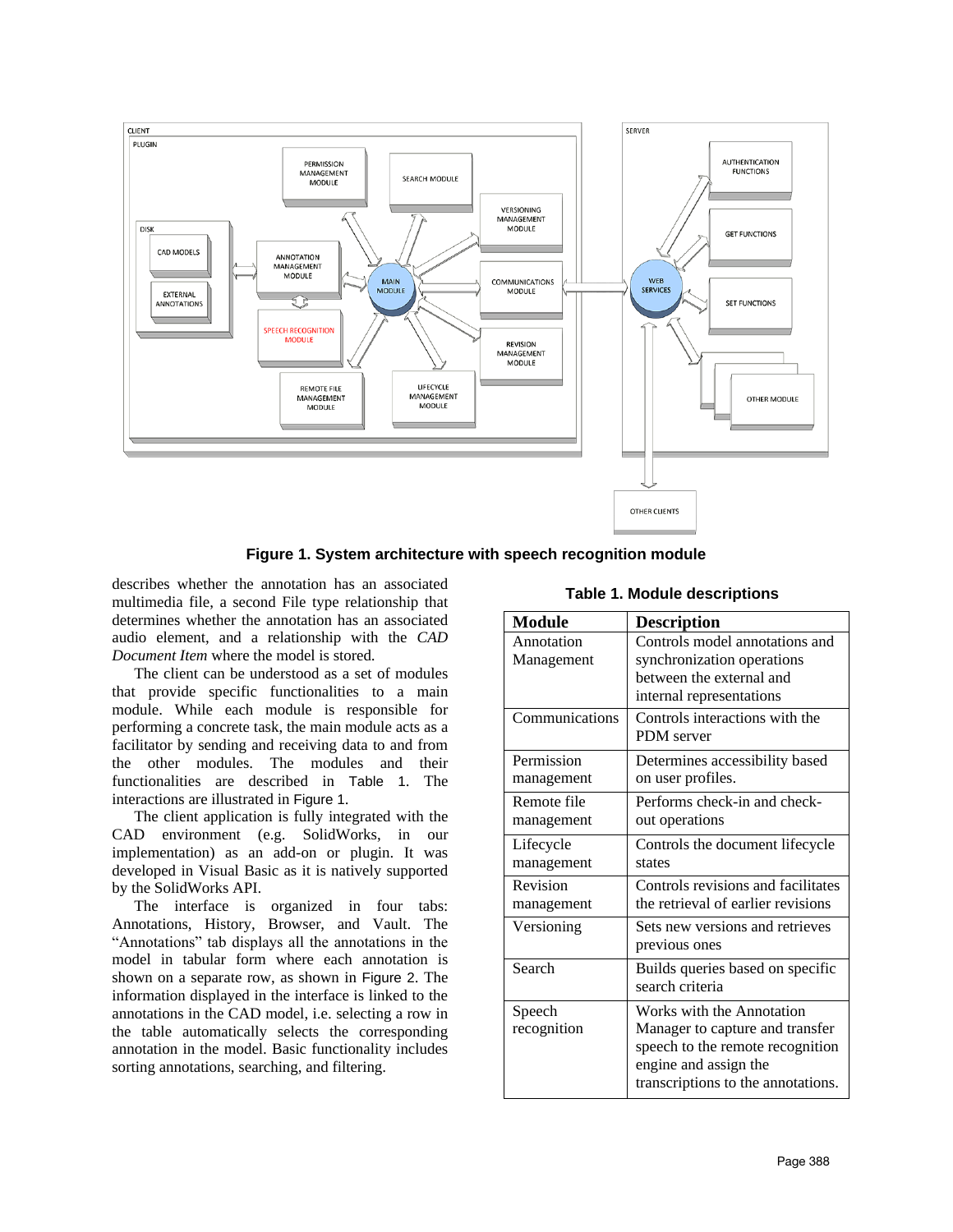

**Figure 2: CAD environment with custom module interface (right) and annotations tab active [7]**

The "History" tab provides a mechanism to track the history of every annotation associated to the model. This functionality is useful when performing security audits or analyzing the evolution of the model over time. An integrated web browser, a pdf file viewer and a video media player are available in the "Browser" tab where users can explore multimedia content associated with the annotations directly from the CAD environment. Finally, basic PDM functionalities (e.g. Check-In/Check-Out, change state, etc.) are available in the "Vault" tab. Authentication is required to connect to the Aras Innovator server and browse the repository based on the user's security profile. Contents are displayed in a directory view, as shown in Figure 3.

| List root folder                                                                                                                                                                                                                                      |                          |                               |                | Open read only          |                                            |  |                             |
|-------------------------------------------------------------------------------------------------------------------------------------------------------------------------------------------------------------------------------------------------------|--------------------------|-------------------------------|----------------|-------------------------|--------------------------------------------|--|-----------------------------|
| <dir>modelos2015<br/><math>\lambda</math><br/><dir>modelos2016<br/><dir>nuevo<br/><dir>r4<br/><dir>tutoriales<br/>98blade extension.sldprt<br/>98blade rivets.sldprt<br/>98blade shaft.sldprt<br/>98bottom blade.sldprt</dir></dir></dir></dir></dir> |                          |                               |                |                         | Open CheckedOut file                       |  |                             |
|                                                                                                                                                                                                                                                       |                          |                               |                |                         | Get/CheckOut                               |  |                             |
|                                                                                                                                                                                                                                                       |                          |                               |                |                         | <b>Undo CheckOut</b>                       |  |                             |
|                                                                                                                                                                                                                                                       |                          |                               |                | Checkin<br>Change state |                                            |  |                             |
| 98top blade sldprt<br>base plate sldprt                                                                                                                                                                                                               |                          |                               |                |                         |                                            |  |                             |
|                                                                                                                                                                                                                                                       |                          |                               |                |                         |                                            |  |                             |
|                                                                                                                                                                                                                                                       | abuda laale aldad        | $\checkmark$<br>$\rightarrow$ |                |                         | Get revision                               |  |                             |
|                                                                                                                                                                                                                                                       | Mkdir in Vault           |                               |                |                         | <b>Find annotation in files</b>            |  |                             |
|                                                                                                                                                                                                                                                       | Add file to Vault/Checkl |                               |                | Goto workspace          |                                            |  |                             |
| Version                                                                                                                                                                                                                                               | Revision                 | State                         |                | Author                  | Checkin                                    |  | Comments                    |
| 1                                                                                                                                                                                                                                                     | A                        |                               | Work in progre | dapelo                  | 2016-02-17 13:00:53                        |  | firts upload                |
| 2                                                                                                                                                                                                                                                     | Δ                        |                               | Work in progre | dapelo                  | 2016-02-17 13:03:44                        |  | red button added            |
| 3                                                                                                                                                                                                                                                     | А                        |                               | Work in progre | admin                   | 2016-02-17 13:12:58                        |  | New button added            |
| 4<br>5                                                                                                                                                                                                                                                | Α<br>A                   |                               | Work in progre | dapelo                  | 2016-03-04 09:15:08<br>2016-03-11 14:03:11 |  | video tutorial<br>new video |

**Figure 3. Vault tab. File selected and versioning information**

The creation of annotations in the system is performed via mouse and keyboard interactions. The content of the annotation must be typed manually. In the next section, we describe the development of a new module that facilitates the creation of voicebased annotations and their automatic transcription.

## **4. Speech recognition module design**

#### **4.1. Module requirements**

We present a module with speech recognition functionalities that facilitates the creation of voice annotations and the automatic transcription of the information. The module is based on a set of requirements identified as part of a human interaction study and are discussed below:

- The module must be able to create extended annotations from audio data and store them appropriately in the PDM server as well as within the 3D model.
- The module must be able to recognize speech and convert it to text in order to create a searchable extended annotation.
- The module must allow the filtering, searching and synchronization of the audio annotations and provide mechanisms to efficiently visualize and interact with the content (both as text and audio).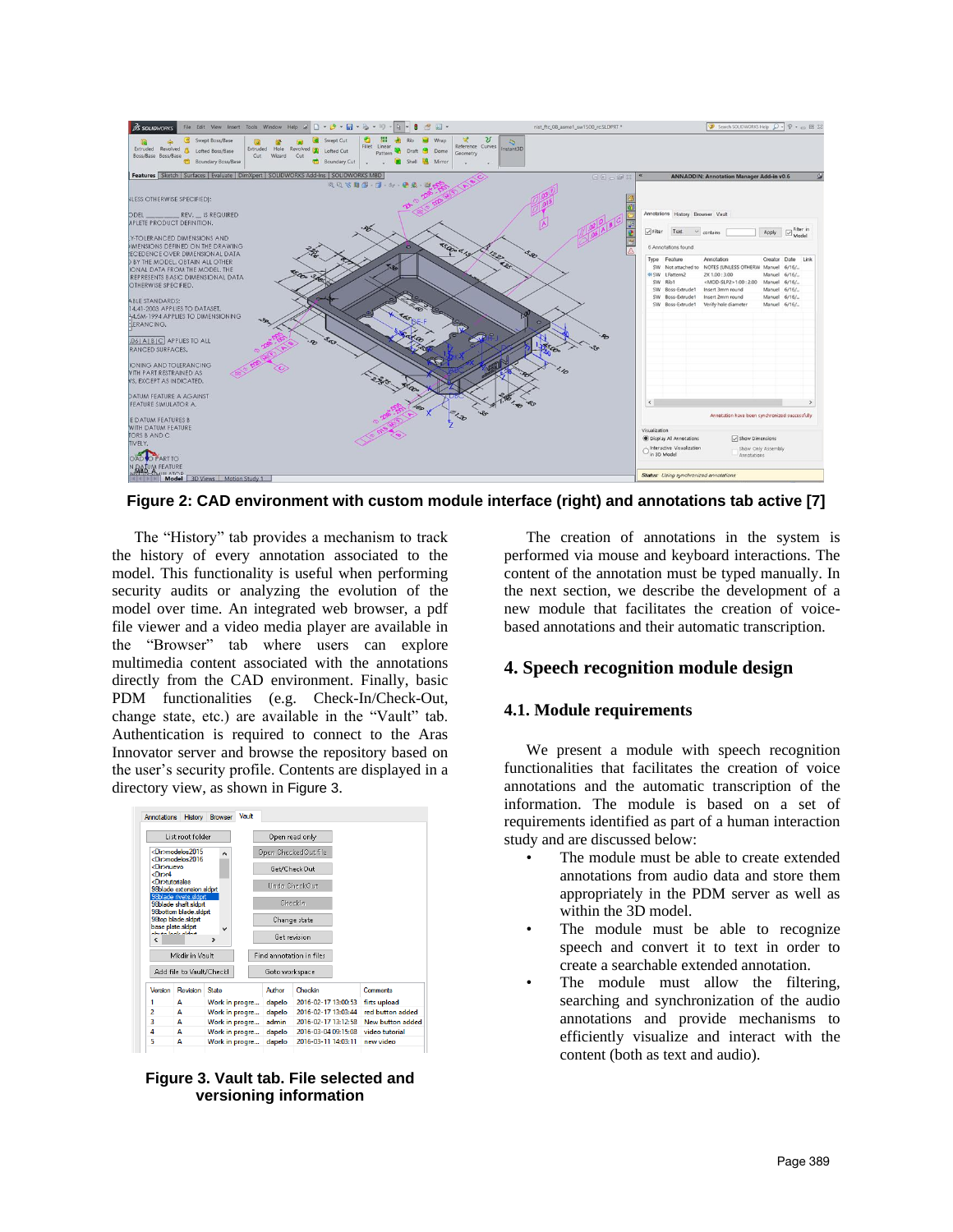• User interaction with the audio annotation must be available from the PDM server as well as from the CAD interface.

#### **4.2. Module architecture**

The audio and speech recognition functionalities were entirely implemented on the client side of our system (i.e. the CAD environment). It required the addition of a new child element, *audioNote*, to the general annotation element defined in the external XML file to store the name of the audio file.

The speech recognition module is composed of three functional blocks: (1) audio recording and playing, (2) speech recognition, and (3) query management. The block in charge of audio recording and playing was developed using *NAudio* [31]. Among other functionalities, this audio and MIDI library for .NET allows easy access to the microphone, the recording of audio files in different formats, and playing audio files from disk. When a voice annotation is to be created, the system starts recording audio from the microphone until the user manually stops the action or until a certain amount of time has passed (30 seconds, by default).

The second block of our audio system provides speech recognition capabilities based on the *Google Speech to Text API* [32]. This API can be used as Cloud Speech-to-Text client libraries or as Cloud Speech REST API. Although slightly harder to use, the official documentation recommends using the latter in production environments, as the client libraries are currently in alpha release and backwardcompatibility is not guaranteed.

The Word Error Rate (WER) was employed to evaluate the accuracy of the speech-to-text functionality. The Google Speech API is being constantly trained by millions of users on a daily basis and machine learning techniques are continuously improving. The WER metric depends on the language to recognize. As of 2017, the word accuracy of the Google API is estimated at 95% for U.S. English (4.9% WER) [33], which makes it the first speech recognition framework to score below 5%. Alternative tests [34, 35] have shown a higher WER (7.4% and 13.5%, respectively).

The third block of the audio system is used to manually build queries against a REST service through the .NET *HttpWebRequest* class. The service requires authentication, which can be performed by *OAuth*, an open standard for token-based authentication, or an API key. In order to track data from different users and teams, the latter option was selected. Data interchange is accomplished through formatted JSON files. The module builds a JSON

query with the audio data recorded by block 1 and sends it to the Google Cloud. Audio data is sent as a base64 encoded string, as shown in Figure 4. Next, a JSON response is sent back by the Google Cloud that contains the recognized text, as shown in Figure 5. The .NET library *Newtonsoft.json* [36] is used to manage the queries and responses. This library provides methods to convert JSON files to objects and vice versa, which helps the system to efficiently interchange data with the Google Cloud.



**Figure 4. Sample JSON sent to Google Cloud**



**Figure 5. Sample JSON response from Google Cloud**

Finally, the 3D model, the extended annotation file (XML), and all the multimedia files linked to the annotations are uploaded to the PDM. The system works offline, and changes are synchronized when a PDM connection is available. The architecture of the module is shown in Figure 6.



**Figure 6. Speech recognition flow diagram**

### **5. Interface**

Users can create or edit a voice annotation by selecting "Create voice annotation" from the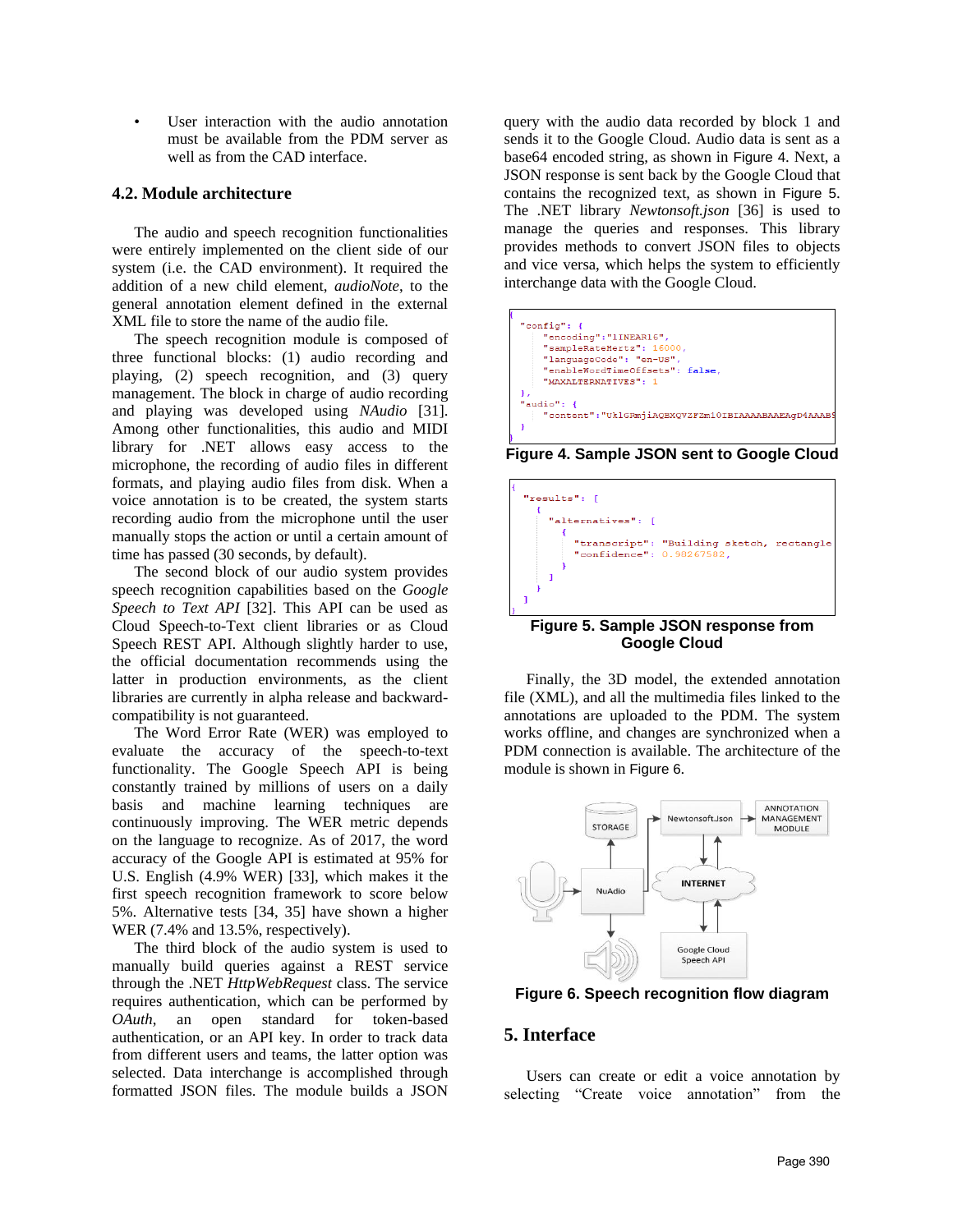contextual menu available in the annotation manager interface, as shown in Figure 7. A dialog box prompts the user to select the language (a default language can be set at the application level). It should be noted that Google Cloud Speech API provides automatic language recognition, but the functionality is still in beta phase. When "Create voice annotation" is selected, a new recording starts. A voice spectrum animation that reacts to the user´s voice acts as a visual indicator that a recording is in progress. The recording can be stopped manually by clicking the "Stop recording" button, or automatically after 30 seconds (to avoid recording long periods of silence or generating extremely large files).

When the recording stops, a local data file containing the audio is sent to the Google Cloud. The service returns the transcribed speech in textual form. This text and the local audio file are then connected to the annotation. Visually, in the user interface, voice annotations are represented with a triangular shape (to mimic the traditional "play" button) followed by the transcribed text, as shown in Figure 8. Similarly, in the annotations table, a speaker icon is used to represent a voice annotation (see Figure 9). A "Play Annotation" command is available to play audio annotations from the CAD environment.



**Figure 7. Creating a voice annotation**



**Figure 8. Symbol for a voice annotation with transcribed text attached to a profile**

| Annotations | History            | <b>Browser</b>                     | Vault  |  |         |
|-------------|--------------------|------------------------------------|--------|--|---------|
| ] Filter    |                    |                                    |        |  |         |
|             | 1 Annotation found |                                    |        |  |         |
| Type        | Feature            | Annotation                         |        |  | Creator |
| do SW       | Croquis1           | Building sketch, rectangle of size | Dapelo |  |         |
|             |                    |                                    |        |  |         |

**Figure 9. Visual indicator of a voice annotation in the annotations table**

## **6. Application space**

We present potential applications that demonstrate the capability of voice-based annotations and the knowledge capturing techniques of our system.

#### **6.1. Collaborative design review sessions**

The natural and intuitive interaction styles enabled by our voice-based annotation system are particularly useful in multi-user scenarios that require extensive collaboration such as collaborative design reviews. In situations that involve design and model review meetings with different specialists (sometimes in geographically dispersed teams) in real time, large amounts of data are often generated through team discussions, comments, feedback and numerous explanations. These data may refer to design alternatives, product's aesthetics such as textures and colors, ergonomics, manufacturing, or design and structural issues arising from analysis and simulation results, to name a few. Data often revolve around specific aspects of the 3D CAD model, which is shared in real time among all the stakeholders.

Design review sessions usually involve users pointing at various parts of the geometry, selecting, moving and rotating components of an assembly, or marking and highlighting errors that need to be fixed or features that need to be modified or redone. These actions are typically accompanied by lengthy discussions and/or descriptions (often by different people) and sometimes the data can be complex and multi-layered, with connections and references to other designs or models and even past discussions and previous meetings.

Capturing and documenting all the information generated during collaborative design review meetings is challenging. Design review software is common, but significant notetaking is required. When 3D models are annotated, only short notes are normally included which often lack the necessary detail and context to provide the design rationale. It is therefore difficult to comprehensively document the model. In these scenarios, voice-based annotations can streamline design review and model review workflows by providing a pervasive interface that can capture information, make it searchable and immediately available in the PDM system through 3D model, and automatically structure and connect this information to specific product attributes and properties. Furthermore, this type of voice annotations may also facilitate interactions in design review sessions conducted in virtual environments.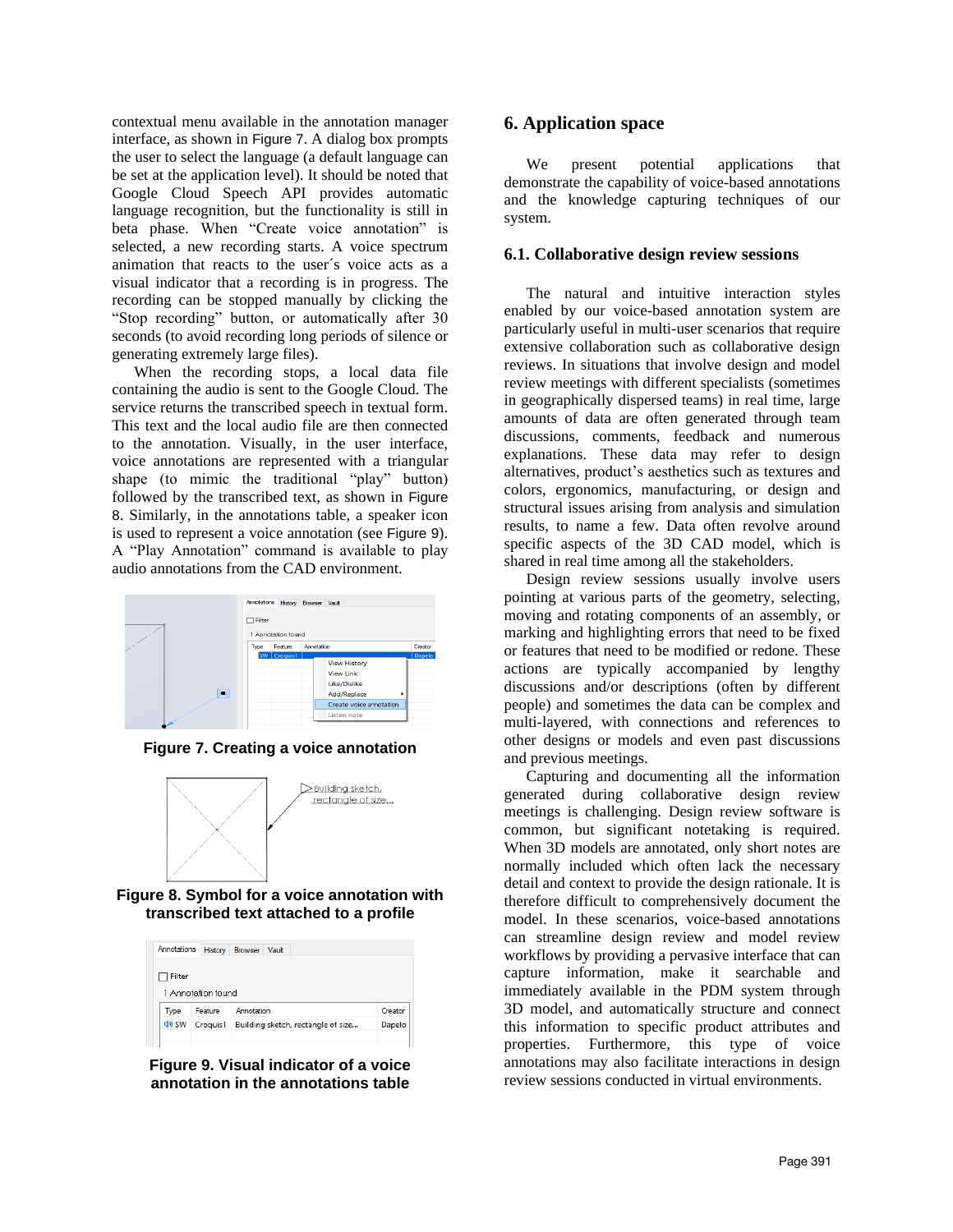#### **6.2. Customer involvement and co-design**

As engineering and manufacturing firms transition to Industry 4.0 and Model-Based Enterprise paradigms, the reliance on customers' knowledge and experiences for product development, improvement and innovation will likely increase. Customers are gradually becoming co-creators and key resources for creating value, particularly in industrial products. These practices may lead to stronger ties with customers, higher market visibility and significant reductions in time to market. To enable the active dialog and communication necessary for success, integration within the company's supply chain and significant involvement of the customers throughout the product life cycle are required.

Customer involvement in the product development process can be implemented at various levels, from basic personalization and customization options to becoming fully involved in co-designing the product. In any case, utilizing our system, users can easily capture customer feedback and knowledge when a 3D model is used as a mediator in the communication process and instantly have the information available to other users through the PDM. The use of voice provides a natural and intuitive interface for users to participate in co-design activities and provide feedback and suggestions about a particular product. We envision these customer experiences to possibly be conducted through mobile devices such as phones and tablets, where users can visualize the 3D model and provide input during a real time co-design session.

#### **6.3. Document generation**

From a documentation standpoint, our voicebased annotations (with the corresponding transcriptions) can be used in combination with assembly models and interactive exploded views for the automatic creation of technical manuals and installation, maintenance, manufacturing, safety, and step-by-step assembly instructions. We envision CAD models with voice annotations that capture the operation descriptions, operating conditions, and operation flow of a product and intuitively convey work instructions, which can reduce the burden of preparing technical documentation and make the format and quality of these documents uniform.

In addition, by having the information linked to the 3D model, the content of this documentation becomes dynamic, which reduces the time and cost of future updates and ensures that the end documentation always contains the most up to date information. Finally, the end documentation and all

the related processes are traceable in the PDM system. Re-use of existing content and processes is also possible.

## **6.4. CAD training**

From an educational standpoint, our system provides valuable opportunities for assessment. In student-centered learning environments, providing personalized feedback to students is essential to give each student the insights they need to address specific gaps in their knowledge or abilities. To accomplish this, student feedback needs to be meaningful, detailed, timely and frequent. Personalized feedback is particularly important in online and distance education environments. However, instructors, especially those responsible for teaching large classes, are under increasing pressure to develop effective feedback, even though the time an instructor can devote per student is decreasing.

In an engineering design or 3D modeling class, many assignments involve high order cognitive activities, which can be challenging and time consuming to assess. Feedback for each assignment can be extensive and often difficult to elaborate without referencing the model or certain aspects of the student assignment. In many cases, feedback is facilitated through labor intensive manual procedures, even when computer-supported tools are available. For example, assessing the quality of a parametric 3D model requires navigating through the structure of the model, which can be comprised of dozens of items, opening and checking each one of these items, finding mistakes or inefficiencies, and determining the level of correctness based on a set of multi-dimensional criteria. Providing a detailed assessment of student performance can be a tedious and time-consuming activity.

Using our system, instructors can simplify the creation of feedback by selecting the specific aspects of the model that the student needs to address and giving a detailed verbal explanation of the issues. In addition, the expressiveness of voice annotations can also contribute to create a richer and more personalized connection with the student.

## **7. Conclusions and future work**

In this paper, we brought effective voice-based interaction to knowledge capture, annotation, and design documentation processes. We introduced a framework built on a CAD environment where users can create knowledge by recording comments and discussions directly from the CAD environment. The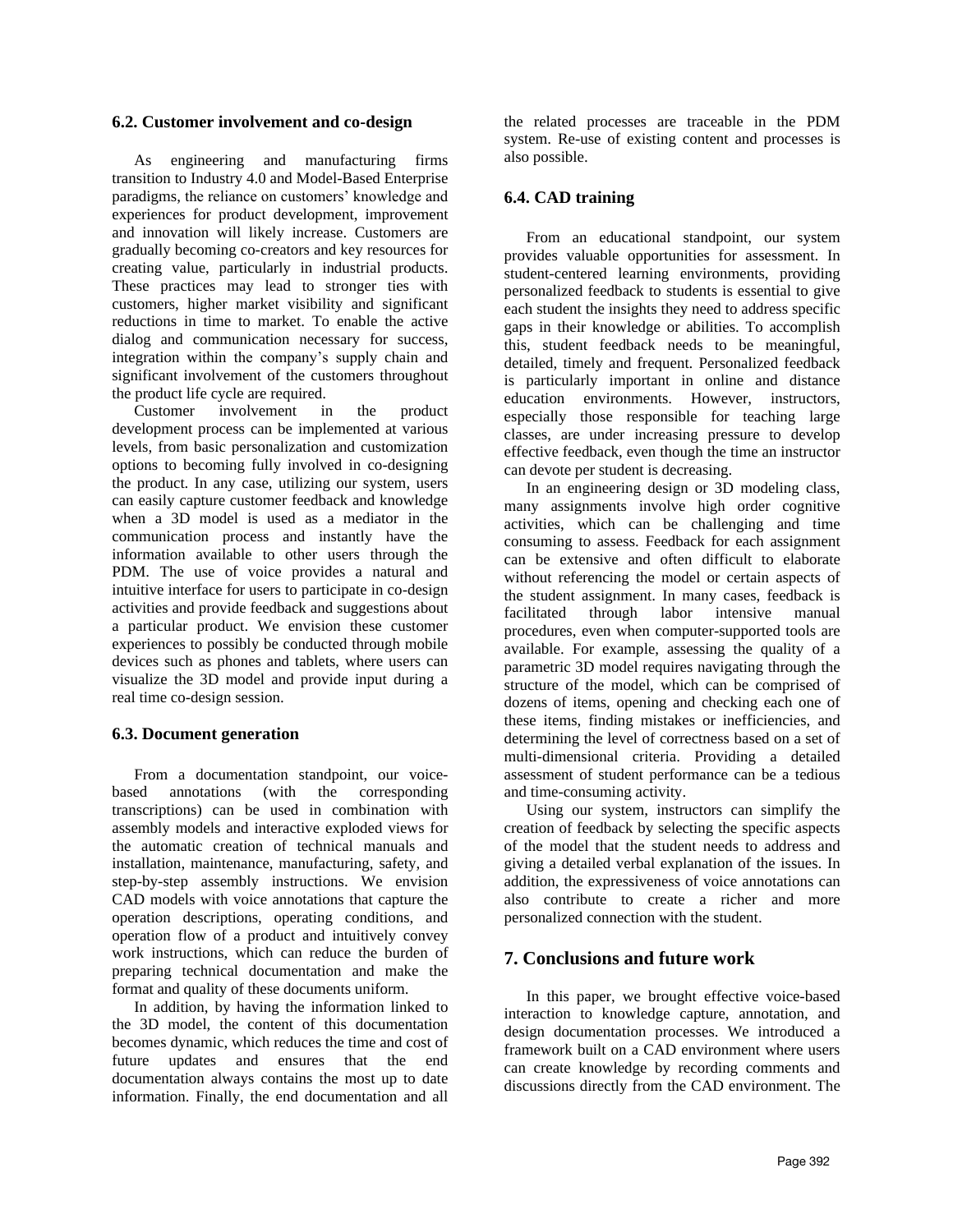information is then automatically transcribed and stored in a PDM system, where it becomes searchable, enabling analysis and data mining.

We introduced the design and implementation of a novel architecture which yields guidelines for the interaction and user experience design of voice-based mechanisms in collaborative design environments. The architecture was validated through the development of a software prototype.

We proposed application spaces to demonstrate how the voice-based annotations enabled by our system could be utilized to effectively communicate design intent and rationale in collaborative design sessions as well as to provide feedback in training. We believe that voice-based knowledge capture and management in collaborative design interfaces can expand product definition and documentation beyond geometry and basic annotations to convey richer information to users.

From a practical standpoint, the effectiveness of the proposed approach depends on the accuracy, precision, efficiency and reliability of the speech recognition module as well as the real-time characteristics of the transcription process. Similarly, voice annotations may not be sufficient to communicate certain design aspects that require users to illustrate or sketch concepts visually or represent time-based processes. In these cases, mark-up, selection, and sketching tools may be used in combination with voice annotations, which can add complexity to the corresponding data structures in the PDM system. As future work, we are interested in conducting a study with a large user group to measure the effectiveness of our approach when compared to traditional methods of design documentation and communication. In addition, possible technical improvements include the automatic recognition of users in collaborative sessions so the information can be automatically linked to the creators as they engage in discussions.

#### **8. Acknowledgements**

This work was supported by the Spanish grant DPI2017-84526-R (MINECO/AEI/FEDER, UE), project "CAL-MBE, Implementation and validation of a theoretical CAD quality model in a Model-Based Enterprise (MBE) context."

#### **9. References**

[1] N. Anerousis and E. Panagos, "Making voice knowledge pervasive" IEEE Pervasive Computing, 2002, 1(2), pp. 42-48.

[2] N. Levallet and Y.E. Chan, "Knowledge loss and retention: the paradoxical role of IT", Successes and Failures of Knowledge Management, 2016, pp. 97-111, Morgan Kaufmann.

[3] S. Szykman, R.D. Sriram and W.C. Regli, "The role of knowledge in next-generation product development systems", Journal of computing and information Science in Engineering, 2001, 1(1), pp. 3-11.

[4] J. Otey, P. Company, M. Contero and J.D. Camba, "Revisiting the design intent concept in the context of mechanical CAD education", Computer-Aided Design and Applications, 2018, 15(1), pp. 47-60.

[5] R.H. Bracewell, S. Ahmed, and K.M. Wallace, "DRed and design folders: a way of capturing, storing and passing on knowledge generated during design projects" ASME 2004 International Design Engineering Technical Conferences and Computers and Information in Engineering Conference 2004 Jan 1, pp. 235-246.

[6] D. Steidl, B. Hummel and E. Juergens, "Quality analysis of source code comments", *2013 21st International Conference on Program Comprehension (ICPC)*, pp. 83-92. IEEE.

[7] J.D. Camba, M. Contero, P. Company, and D. Pérez, "On the integration of model-based feature information in Product Lifecycle Management systems", Int. Journal of Information Management, 2017, 37(6), pp. 611-621.

[8] W. Kunz and H.W. Rittel, "Issues as elements of information systems" Berkeley, CA: Institute of Urban and Regional Development, University of California; 1970.

[9] J. Conklin, A. Selvin, S. Buckingham Shum, and M. Sierhuis, "Facilitated Hypertext for Collective Sensemaking: 15 Years on from gIBIS", Proceedings 12th ACM Conference on Hypertext and Hypermedia, Århus, Denmark, 2001.

[10] R.J. McCall, "PHI: a conceptual foundation for design hypermedia", Design Studies, 1991, 12(1), pp. 30-41.

[11] A. MacLean, R.M. Young, V.M. Bellotti, and T.P. Moran, "Questions, options, and criteria: elements of design space analysis", Human-Computer Interaction, 1991, 6(3), pp. 201-250.

[12] Y. Liu, Y. Liang, C.K. Kwong, and W.B. Lee, "A new design rationale representation model for rationale mining" Journal of Computing and Information Science in Engineering, 2010, 10(3), 031009.

[13] S.K. Chandrasegaran, K. Ramani, R.D. Sriram, I. Horváth, A. Bernard, R.F. Harik and W. Gao, "The evolution, challenges, and future of knowledge representation in product design systems", Computer-Aided Design, 2013, 45(2), pp. 204-228.